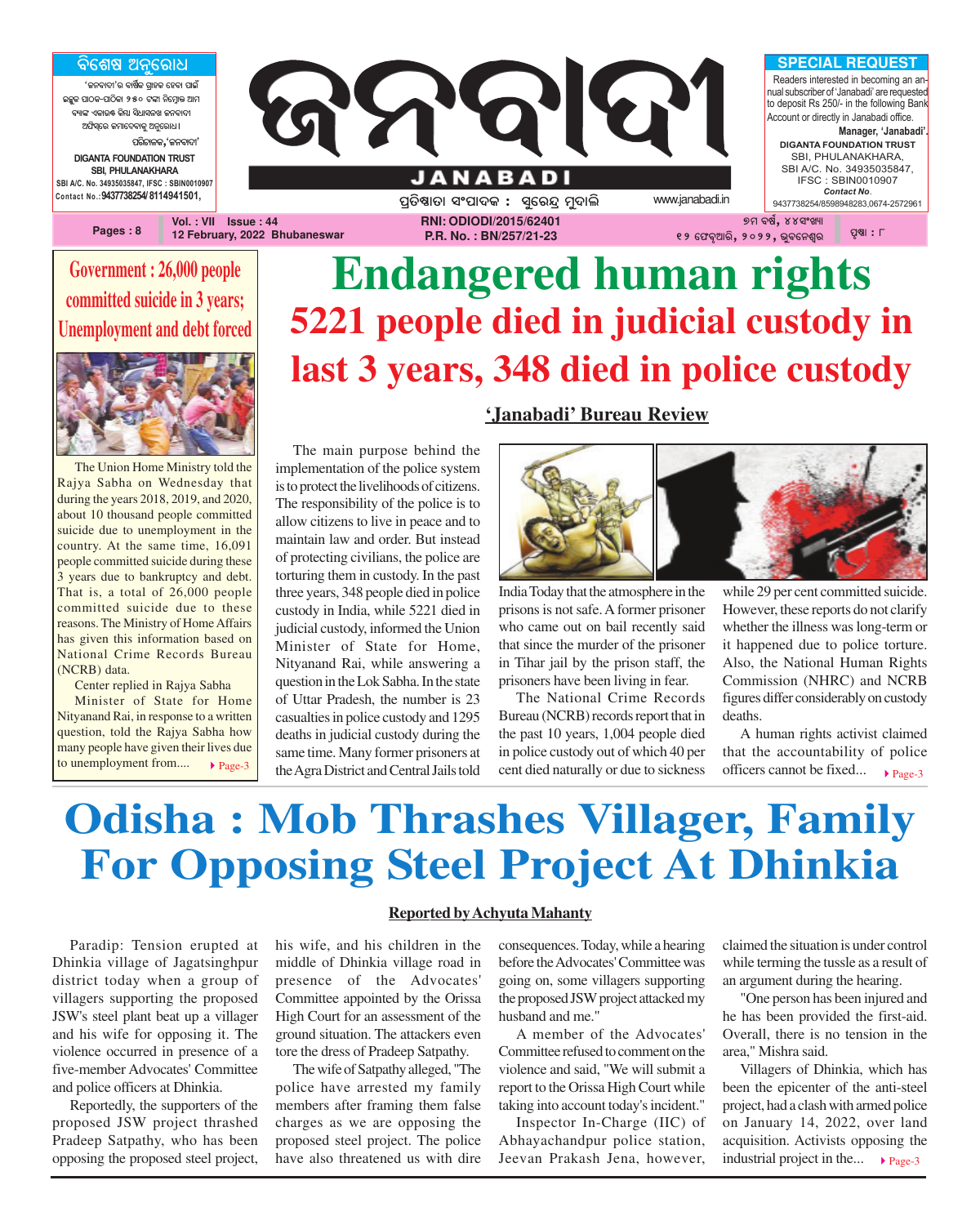### *Editorial* **Religion is on the rise in politics**

Our country, known as the largest democracy in the world, was liberated and it was hoped that everyone in the country, all citizens, would be given the same rights. Religious intolerance will end. Violence over communal discrimination will end. But even after seventy-five years of independence, food security remains a nightmare for more than a million people in the country today. The grief and misery of the country do not stop here. At the age at which the child is supposed to be studying, he or she is working as a child laborer. The ruling party in the country is pushing back the image of the plight of the people, not just making a concerted effort to address the fundamental problems of the country, such as food, clothing, housing, education, and medical care. "Economic inequality is on the rise, and as a result, more than 70 percent of the population is denied constitutional rights." At the moment, the ruling party and the opposition are focusing on religion in politics, but not on the issue at hand. Prime Minister Narendra Modi is seen worshiping on the country's TV channels. Prime Minister Narendra Modi has described himself as a religious figure. Similarly, Rahul Gandhi, a Congress leader and a major opposition leader today, is trying to prove that he is a Hindu. Akhilesh Yadav promises to make Kashi a major pilgrimage site. Mamata Banerjee's voice is what her party calls the TMC, which is a temple, a mosque and a church. The BJP has not been involved in electoral politics from a religious or communal point of view. But the question is, why don't these major political parties and their leaders back down on religion or community and fail to address the issue of failure of the people of the country and the state to solve it?

What are the obstacles to the balanced development of the country, and who are the obstacles? Today, more than 20% of the country's population is illiterate. More than 25 percent of the population lives in extreme poverty. The gap between rich and poor is skyrocketing. Unemployed youth are committing suicide without getting a job. One farmer after another, workers are forced to commit suicide without getting rid of debt. In that sense, the main political party may be doing its part to address the issue. But there are no examples of such a duty from major political parties. The country's economy is in shambles. For the first time in history, the price of consumer goods has risen sharply. The purchasing power of a large number of people in the country is declining rather than increasing. The alarm bells are ringing for the middle class. People who rose above the poverty line a decade ago are now falling below the poverty line again. Such inflation has not been seen in the last 12 years. Unemployment breaks record for last 45 years Only 10 percent of India's population owns more than half of the country's wealth (57 percent). Half of the country's population, on the other hand, owns only 13 percent. How can the country move forward with such a situation? Efforts are being made to ensure that the issue is seriously considered by political parties. The BJP has underestimated the issue of religion by emphasizing the politics of religion or community. Just as the current government is helping to increase the wealth of the country, other major political parties, the Congress, the Socialist Party, and the Trinamool Congress, are also focusing on Hindutva. Politics needs to be discussed at a time when the real problems in the country are at stake. But with religious politics or the emphasis on it, the basic problems of 90 percent of the people of the country cannot be solved. As a result, 57 percent of the country's ten percent of population's property cannot be distributed among people below the poverty line.

### **Industries built on the graves of humanity !**

Speaking of the global economy, it is clear that the rulers of various developed and developing countries are accelerating the process of natural disasters, even more so than climate change. Its direct impact is not only natural disasters, but also natural disasters, which have been caused by man-made pollution before the catastrophic catastrophe, and especially at the village level, by the general public and the peasantindigenous-agricultural workers. Forcible acquisition of land, forests, and water is depriving many of their livelihoods, and in the future, homeless villagers are being deprived of clean air, clean water, and safe agricultural or traditional livelihoods. As a result, greenhouse gas is the leading cause of global warming, and a joint petition of 11,000 scientists from around the world was to reduce the use of mineral-based and biofuelsbased industrial processes in 2018. Instead of reducing the number of coal-fired power plants in India, our country has been reluctant to reduce the number of coal-fired steel plants, including coal-fired power plants, cement factories, and more. The company has benefited from this process Politicism of nation energy attacks of nation energy on ordinary publicity. As citizens of an independent country, the protection of the right to freedom of movement and expression of one's livelihood through a great constitution within a democratic system is the sole duty. But in the name of development, it is often seen in our country, especially in our state of Odisha, that the state can be used as an enemy by the local people in the name of development.

POSCO, which arrived in 2005, has been protesting around the coast with rice, beverages, and mines to protect the coastal environment. Since all these are the livelihoods of thousands of villagers. However, the government forcibly demolished the police station and confiscated government land. Dozens of criminal cases have been

filed against more than a thousand villagers, including women. Even then, many were imprisoned. However, in 2015, Posco was forced to resign as a result of widespread protests, environmental sanctions, and the cooperation of various national organizations. However, the state government has been reluctant to file a lawsuit against the villagers, even after they became companies. Sajjan Jindal's steel-cement-thermal power plant joint venture in Posco, which is coming to undermine the basic human rights and constitutional rights of the people in a democratic system, is coming to a standstill. Does the government say the land is not owned by local villagers who have been cultivating for hundreds of years? In addition, the Forest Rights Act 2006 recognizes that right. The villagers will not be displaced but will be in an environment of burning coal, melting iron, poisoning dust during cement production. And live a miserable life without a permanent livelihood. Not only in Dhinkia-Gobindpur, but outside the three panchayats, the villagers of a 10 km radius will also be affected by the toxic atmosphere. Pollution in the Paradip industrial area has reached a critical level. And the mixed pollution here will have dire consequences for humans and the wildlife. Areas, where industrialization began without human settlements, are facing untenable conditions today. Is it necessary for the development of a village in a densely populated area to build a wall on the fence and force thousands of people to live in fire, smoke, and dust? According to a research study by Kriya, a Delhi-based air pollution expert, the project has killed 94 people a year with toxic greenhouse gas emissions, killing 160,180 children and dying of premature respiratory infections. One such project is the latest in a string of global warming recommendations from climate scientists. But will conscientious objectors and supporters be prepared ...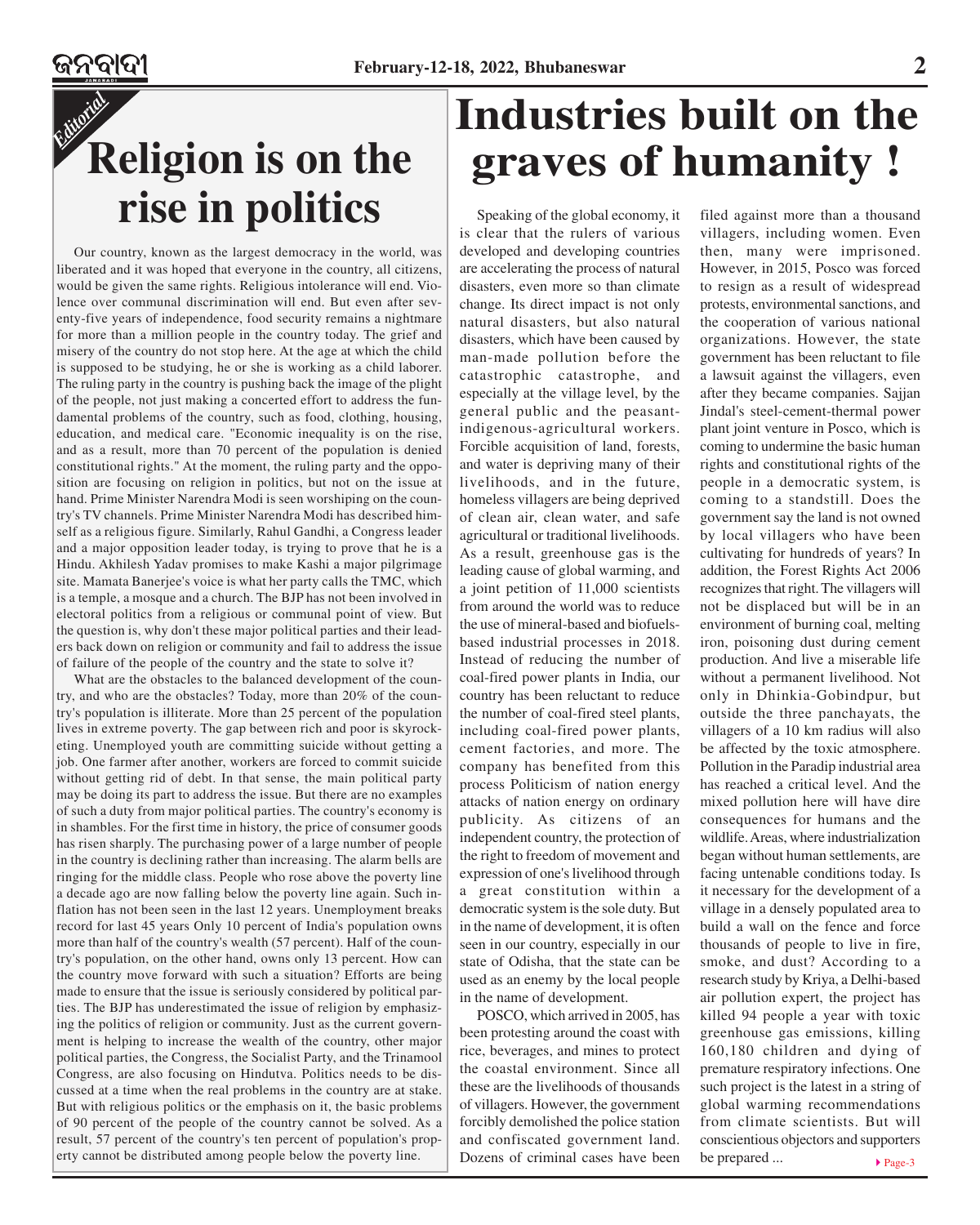### **Petrol and diesel prices will rise after the elections**

Petrol and diesel prices may rise after the elections! In five states, with the byelections, the rate hike has been halted. Petrol prices will rise again after the election. The main reason for this is that the price of crude oil in the international market has risen to 93 dollars per barrel. Without reached 93 dollar. Russia elections, people would have to pay more to buy oil from now on. Oil prices plummeted sharply as the controversy over oil Omicron screen variant of

ଜନବାଦୀ

Bhubaneswar (Bureau): the coronavirus spread worldwide.

> As a result, on December 1, 2021, the price of crude oil fell to 69 dollar per barrel.

Earlier, on November 4, 2021, it was as high as 94 dollar. Crude oil prices have risen by \$ 12 a barrel since November 4 last year. It has now and Ukraine, the two main oil producers, have been embroiled in prices.





Sunil Kumar Sinha, the crude oil prices remain high, consumers will be shocked by the rise in prices as the election draws to a close. Oil companies will try to make up

> for the losses they now suffer by selling oil at low prices through inflation. "If oil prices go up, it will hurt inflation." As diesel prices rise, transportation will become more expensive. Prices of goods being transported from one place to another will increase.

MK Surana, chairman of<br>ndustan Petroleum Hindustan Corporation Limited, a state-owned oil company, said last week that the retail price of petrol and diesel would have to rise in the next few days. DK Yoshi, the chief economist at the Krisil Research, a rating agency, said a special strategy had to be developed for oil prices. The government will reduce the amount of taxes and control the situation by raising oil prices slightly.

#### **Government : 26,000 ...**

2018 to 2020. Referring to the NCRB data, the ministry said that in India in the years 2018, 2741, 2019, 2851, and 2020, 3548 people have committed suicide due to unemployment.

Union Minister of State for Home Nityanand Rai said that due to bankruptcy and debt, 4970 people committed suicide in the year 2018, 5908 in the year 2019, and 5213 in 2020. The budget session of Parliament continues. Meanwhile, various opposition MPs have raised the issue of unemployment, alleging that the budget provides little to deal with the issue being faced by the country in the wake of COVID-19.

Opposition makes unemployment an issue

Unemployment is a big issue in India. At the same time, when assembly elections are to be held in 5 states of the country, this issue is once again in discussion. The opposition remains attacking the central government on the issue of increasing unemployment in the country.

#### **5221 people died in ...**

 in most cases because, under the existing laws, a case against involved police officers can only be registered after due government permission, and the governments are not really willing to have an open view about it. "This is rather shameful in any democratic country. People who are taken into police custody, are only suspected to be criminals, but no law gives the police a right to brutalize them in custody. It is imperative that the police and administrative system of this country are made sensitive on this issue," the activist said.

**THE REST OF PAGE-1**

Hindustani Biradari vicechairman, Vishal Sharma, suggested that any custody death should be subjected to a proper impartial inquiry by the police department itself and the involved policemen are punished as per the law.

Social activist Samir said, "There are several officers in the police force who are against torturing prisoners and use the legal framework to prosecute the criminals through the courts, believing that even the police cannot take the law into its hands. The Tihar jail case has come out in the open and the names of the deputy jailor and other

**THE REST OF PAGE-2**

jail staff have been exposed in the prisoner's murder. What action will be taken on them is yet to be seen, but the law is clear on such matters and all the accused should be prosecuted no matter what position they are on."

#### **Odisha : Mob Thrashes ...**

area alleged the Jagatsinghpur district administration had violated human rights to facilitate the project.

Apart from constituting the five-member Advocates' Committee for assessment of the ground situation, the Orissa High Court directed the committee to facilitate the safe return of villagers to their respective homes.

A division bench

comprising Orissa High Court Chief Justice Dr. S. Muralidhar and Justice R. K. Pattanaik ordered Counsels Prasanta Kumar Jena, Omkar Devdas, and Sukanta Kumar Dalai and Additional Government Advocates, Debakanta Mohanty and J. Katikia to visit Dhinkia on February 19 and file a joint report.

The villagers had fled Dhinkia fearing arrest on January 14 when they had a clash with armed police over the acquisition of land for the proposed 13.2-mtpa capacity steel plant.

It is worth to mention Industrialist Sajjan Jindal-led JSW Group has proposed the Odisha government set up the steel plant in an area close to Dhinkia.

to judge at least that much ?

Is it the first duty of the government to designate such a damaging project in the area where they live, or at least not to destroy the livelihoods? But the state government is forgetting the rule of law by deceiving its villagers in the wrong way for the benefit of the industrialists. As a result, the right to life, the question, and the right to protest is

being violated by the state.

Consider some basic questions that no one in our state government can answer, at least for the citizens themselves or others. First of all, where is the industry and how will it be measured? Is there a need for industry on public bodies? Aren't the people of the country those who are facing police repression for the protection of their land? Why should the general public suffer the consequences of the company's interests in the name of industrialization in a democratic system? Is it unnecessary for the industry to tackle the global climate crisis, to promote healthy living, clean water, and food security for the sake of healthy life with democratic values and human rights at the

#### local level?

The process of bloodshed is a painful curse for the people of the soil in the diaspora system. They will lose their livelihoods for the project, they will be beaten with sticks. Once the project is completed, its destroyers will be polluted and the people of that land will be polluted. Natural disasters caused by climate change,

heat, rising, droughts, and floods are the people of that soil. Who will look down on the middle class, who will look down on the collapse of human civilization? Instead of creating rich, high-middleclass jobs, new ideas are needed. Otherwise, there is a possibility of revolt very soon.

Lohia Academy, Bhubaneswar 9437259005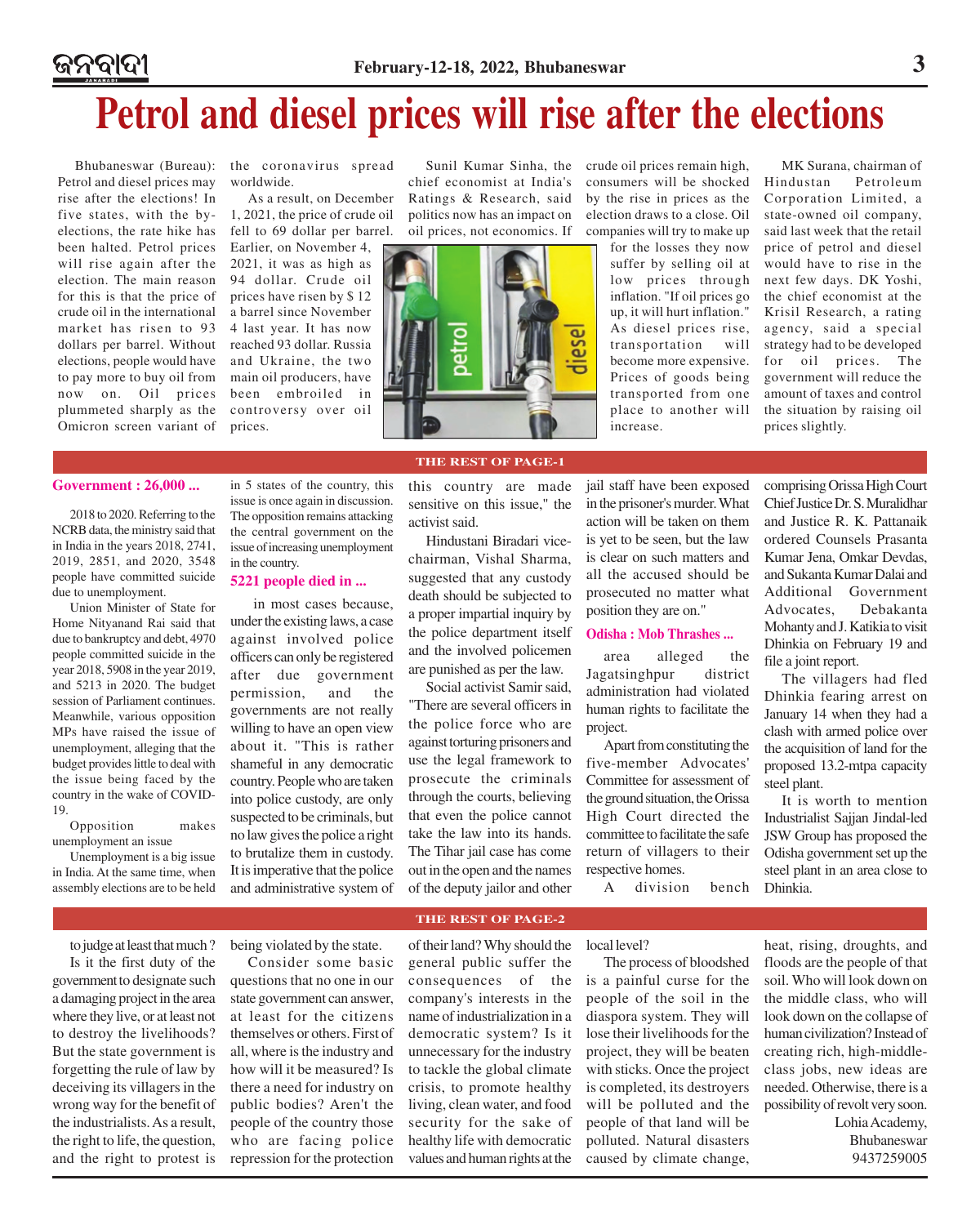### **The politics of polarization in the name of hijab**

**Valchandra Sarangi**



Recently, some colleges in Karnataka have been embroiled in controversy over the ban on Muslim girls wearing hijab by college authorities. The school has been closed for the past two years due to the Corona pandemic. For more than a month now, girls from minority communities have not been allowed to enter the college under the guise of wearing hijabs (headscarves worn by Muslim women to cover their heads). The "girl" was an undercover detective mounting a sting operation. The fact that students are deprived of college entrance, "We are close to the exam, we are being deprived of education," is a serious indication of the seriousness of the situation.

The controversy, which first erupted at Mahatma Gandhi Memorial Government College in Kundapur in Udupi district, has now spread to many more districts in Karnataka. With the encouragement of the Karnataka government, the authorities of those schools and colleges have banned Muslim girls from entering their respective schools and colleges wearing hijabs. The state government, on the one hand, has instructed schools to do so under the guise of dress code, while on the other hand, organizations affiliated with the Hindutva RSS have been trying to increase religious polarization in the community in the wake of the incident. At their instigation, some college students are coming to the school chanting "Jai

Shriram" with a towel around their shoulders, demanding the closure of the hijab. Students in various parts of the state have taken to the streets to protest and support the hijab. A Muslim student who came to a college wearing a hijab to submit her record was attacked on February 8. A group of Hindutva students surrounded the Hetapal goat and surrounded the Muslim student. However, the incident has gone viral on social media, with the help of college students and other teachers involved in the rescue. The situation in Karnataka is such that the state government has imposed Section 144 in various districts of the state and all schools and colleges in the state have been closed for three days to avoid tensions.

However, the controversy at the Karnataka school has not been resolved. Its heat has also recently been seen in parliament. Many lawmakers in the opposition have opposed the move, citing "communal motives." Even the Karnataka High Court has accepted a petition in this regard.

In Karnataka, the controversy over the hijab may have taken place today, but the tradition of Muslim girls going to school wearing hijab has never been the same today. For many years, Muslim students there have been wearing hijabs and going to school. I want to make it clear that I am against the establishment of a women's dress code by the male-dominated society in the name of veil, religion, and tradition, whether it is hijab or not. This is a reactionary tradition that considers the beauty of a woman to be her crime but does not blame the way men look at women. In many parts of the world, women are opposed to such practices. "In each case, the people have, for the first time, been offered a chance to vote. Many Muslim students in schools and colleges in Karnataka are not wearing hijabs. There are no rules or restrictions for doing so. So whether or not a person wears a hijab or veil depends entirely on his or her choice. If one leaves the hijab, it must be done voluntarily. This cannot be done by force. If the BJP government in Karnataka or the school authorities there thought it was wrong for Muslim girls to wear the hijab, they could have taken steps to raise awareness about it. Muslim girls would have been warned about the hijab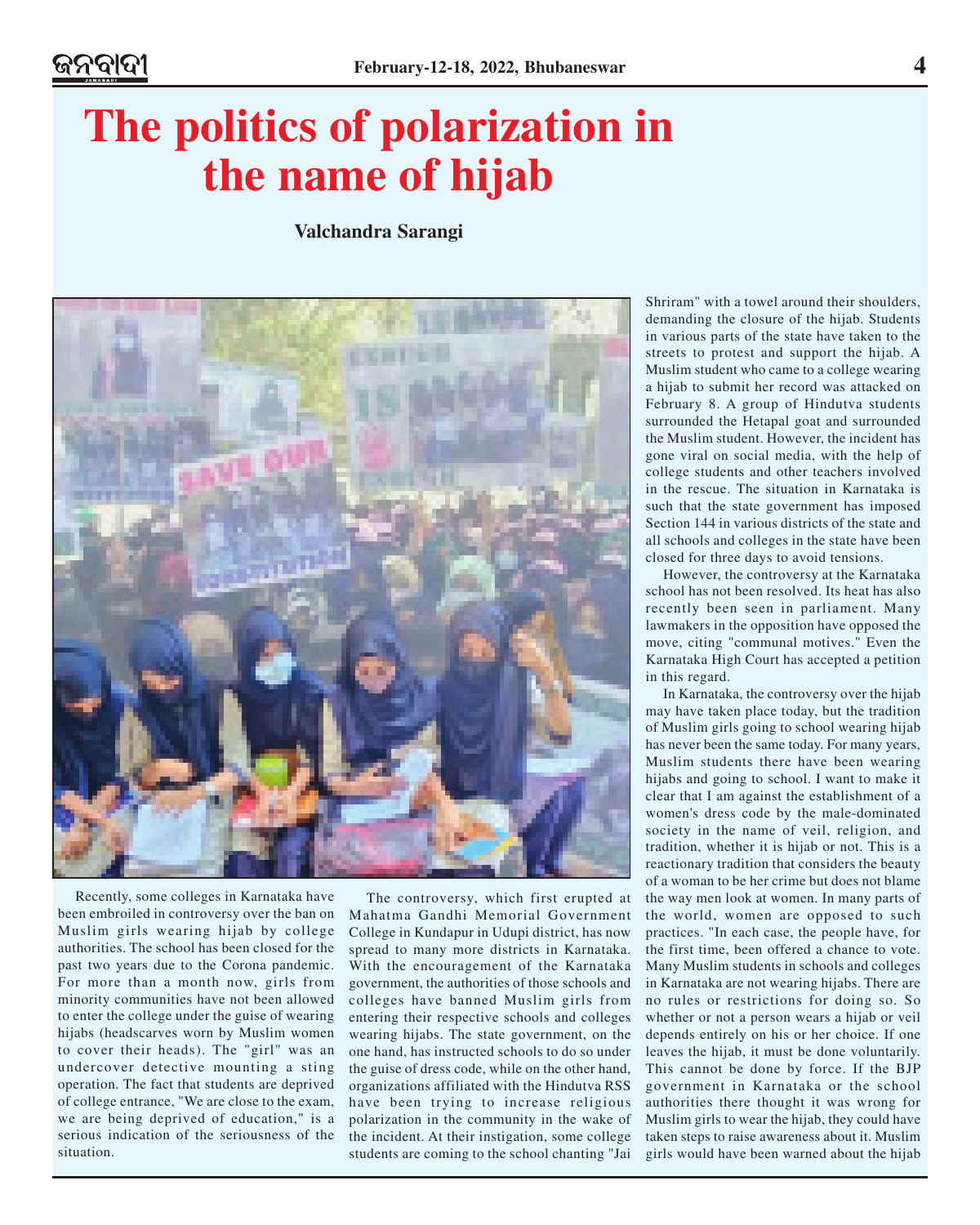

in such a way that they would have abandoned the practice that had been going on for so many years. However, the authorities have denied the allegations in a statement issued Friday stating "Similar, baseless allegations concerning Hijab have been made more than once.

The ban on Muslim girls wearing the hijab violates their fundamental rights enshrined in the constitution. According to Article 25 (1) of the Constitution, all citizens have the right to practice their religion and its customs. So depriving them of any ritual can be said to be a blatant violation of this right. It is a right that guarantees a negative independence. This means that the state will ensure that there is no obstruction or interference in the exercise of this religious freedom. Surprisingly, the state itself has a role to play in this. If the chief minister of a single state can do all the government work by wearing a religious dress, the prime minister can take part in various government functions in religious attire and make Sikhs wear their religious symbols. So why ban these Muslim students from Karnataka from wearing the hijab? It is up to the individual to decide whether or not to wear the hijab. Neither the state nor anyone else can blame it.

India is a country with a pluralistic culture. But the right-wing people of the country are not ready to accept this reality. In the name of Hindustan, they want to impose a religion, a language, and a culture all over the country. India's rule is to abide by the constitution. Although the constitution calls India a secular state, it is common for people in government to openly violate it. The rituals of the majority of believers here, knowingly or unknowingly, are often implemented in government programs. For example, land worship before the construction of any government pole or



building, the placement of various Hindu deities in government offices, the worship of Ganesha or Saraswati in government schools, colleges, and the worship of weapons during the Dussehra in police stations have become commonplace. Although there were other religious people present in government programs, offices, and schools, they were easily accepted. Not only in India but also many parts of the world, Sikhs have received discounts on wearing helmets. In this regard, it is unfortunate that Muslim girls are discriminated against for wearing the hijab and deprived of their education.

The situation in Karnataka schools in the name of banning the hijab is very unfortunate. Some people think that it is about the liberation of Muslim women. But the events of the past month have proved it wrong. Communal politics is behind the whole incident, which is going on in Hizb ut-Tahrir. If there is any objection to the admission of any religious symbol or dress to the college other than the uniform, then how are the students who are protesting against the hijabwearing the saffron towel on their shoulders as the symbol of Hinduism? In fact, for the sake of political interests, Karnataka's educational institutions are widening the gap between the two religious students and leaving them out of school for religious hatred and violence. It is not at all acceptable for the students in the country to take up the issue of education and employment, and to take up the issue of hijab instead of wire, as the unemployment rate has reached record levels.

It may be mentioned here that today those who raise the issue of hijab in the name of the liberation of Muslim women and target Muslim girls have not shied away from targeting Hindu women in the past. The girls have been trying to control their clothes by wearing jeans, loving other boys on their own, and choosing their spouses. Every year on Valentine's Day, thugs break into parks and hotels to molest, assault young couples. The UP and Madhya Pradesh governments, led by them, have been accused of using the Love Jihad Act to torture and imprison women who marry men of other faiths at will.

The BJP government has played a key role in the Karnataka students' religious hatred over the hijab. Assembly elections are set to take place in Karnataka next year, and the state government is deliberately encouraging the government to hide its incompetence. In addition, the BJP's central leadership, which wants to woo the religious elites to win the Uttar Pradesh elections, has been instrumental in keeping the Karnataka issue quiet.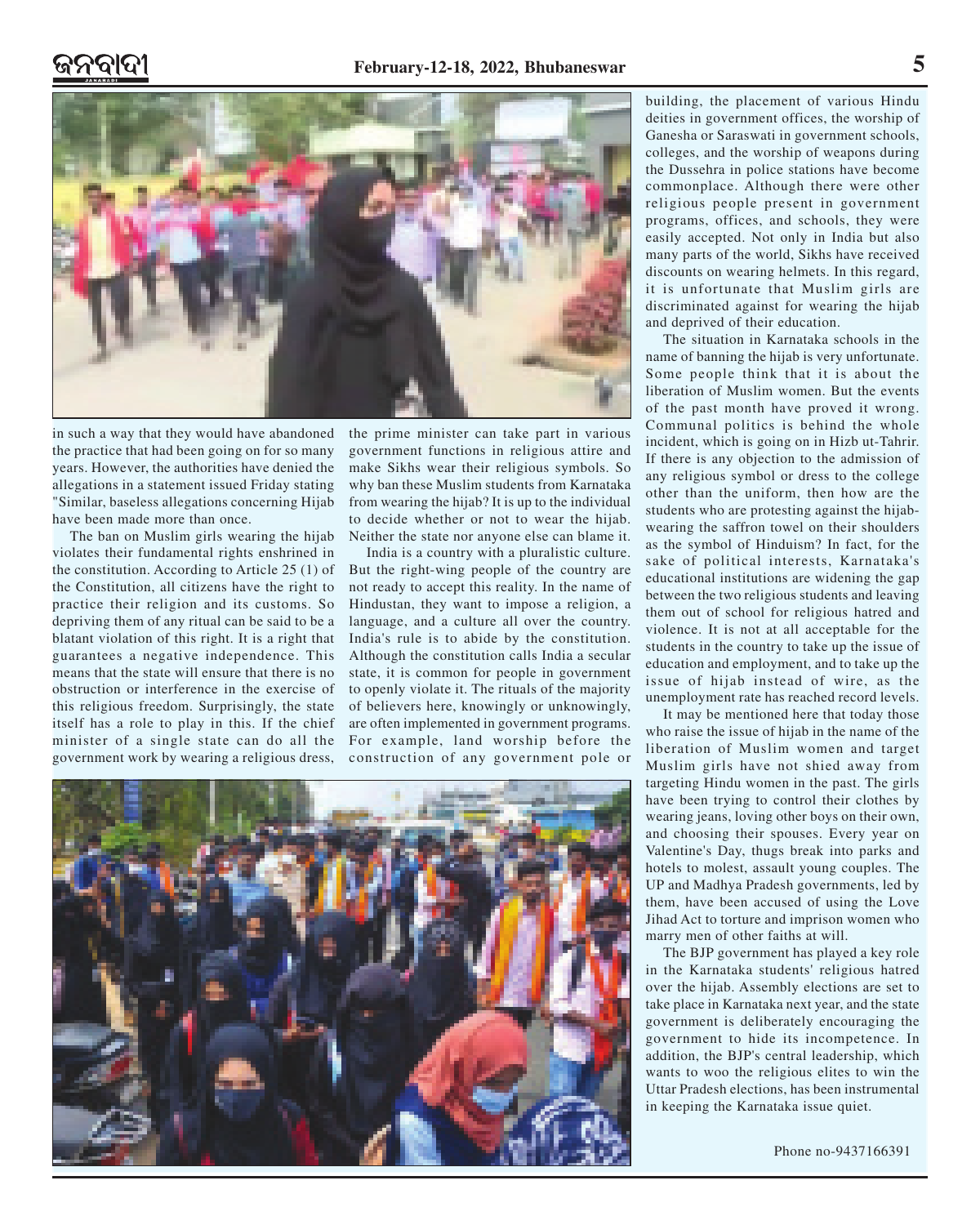**COLORADO DE CAMBRO DE CAMBRO** 

**COLLEGE AND INCOME.** 

## **Savarkar : Was British colonialism an enemy or a friend ?**



The sixth-grade textbook 'Aam Sahitya' published by the Department of Mass Education of the Government of Odisha has a chapter entitled 'Patriotic Prisoners'. It is not true that Binayak Damodar Savarkar, in short, depicts Savarkar as a "patriot". Describing Savarkar as a patriot in the textbooks of ten to twelve-year-old students may also arouse interest in the Hindutva organization among them later on. "The great sacrifice of this great revolutionary for the country is unforgettable," the book states. He had to fight with foreign governments all his life for the independence of the country. Even after the country became independent, he did not find peace. "India is divided into two parts." The fact that he played a strong role in the partition of the country is not discussed in the book.

Savarkar's entire life, of course, can be divided into two parts. Savarkar was arrested on suspicion of conspiracy to commit murder while on his way to England for higher education. He was sentenced by a British court to life imprisonment on July 4, 1911, in the Andaman and Nicobar Islands Cellular Jail. Within a few months, after he arrived in the Andaman and Nicobar Islands, he wrote a letter to the British government apologizing, which is not mentioned in the sixth-



Union Minister Rajnath Singh said in a recent meeting that Savarkar had written to the British government on the advice of Mahatma Gandhi on the issue of amnesty, but was not based on any information. On the advice of Mahatma Gandhi, Narayan Savarkar's younger brother, Narayan Savarkar, filed a petition with the British government on March 30, 1920, seeking his brother's release because the British government ignored Savarkar's repeated letters. Savarkar was later shifted to Alipore Jail in Bengal and later to Ratnagiri Jail in Maharashtra's district. When Savarkar was released from prison on January 6, 1924, the British made it a condition that he never leave Ratnagiri during his lifetime. The patriotic prisoner in the title of the textbook states, "The British government released him because he was tired and depressed because of his advanced age. But what kind of future do we want to build on this misinformation of school children?

While in the Andaman and Nicobar Islands,

### **Debaranjan**

Savarkar authored his book, "Essentials of Hindutva". In it, Savarkar's main slogan was "One Nation, One Culture". In this book, he argues in favor of making India a Hindu nation. After his release from prison, he formed an organization called the Hindu Mahasabha to try to soften it. In his book, he proposes to subdue a small number of Muslims and Christian believers. Babasaheb Ambedkar opposes this, writing, 'The argument that Muslims are making to be a colonialist under Hindu imperialist ideology is completely absurd. By doing so, he is sowing the seeds of permanent enmity. '" But when a book on Savarkar's religion based on nationalism is published in Nagpur, Keshab Baliram Hedgwar, a doctor from the same city, is influenced by the division. He meets Savarkar at Ratnagiri Jail. This was followed by the establishment of the Rashtriya Swayamsevak Sangh (RSS) on 27 September 1925 by Hedgwar. It has been a grassroots communal organization since the beginning. The Hindu Mahasabha was responsible for organizing the Annual General Assembly in 1931 in Akola. Similarly, Savarkar helped to increase the union by merging his youth organization 'Tarun Hindusabha' with the RSS.

During the Quit India Movement (1942), convened by Mahatma Gandhi, he wrote to members of his Hindu Mahasabha, "I am issuing this directive that all members of the Hindu Union (Hindu Association in English) who are in the post of British Government should be in office." Savarkar did not agree with the activities of the Indian National Congress. Instead, Nathuram Godse, the assassin of Savarkar and Mahatma Gandhi, had ideological and organizational ties. Nathuram Godse was a member of the Hindu Mahasabha before his assassination and later resigned.

This is not the first time that textbooks have been used to teach "patriotic prisoners" to children. There are many instances where giving the wrong information to a child can lead to wrongdoing. But the motive behind calling Savarkar a great patriot is never misleading. Rather, the government's main goal is to encourage children to join communal forces and use India to build a Hindu nation. If the government misrepresents us, it needs to be removed from the textbook. "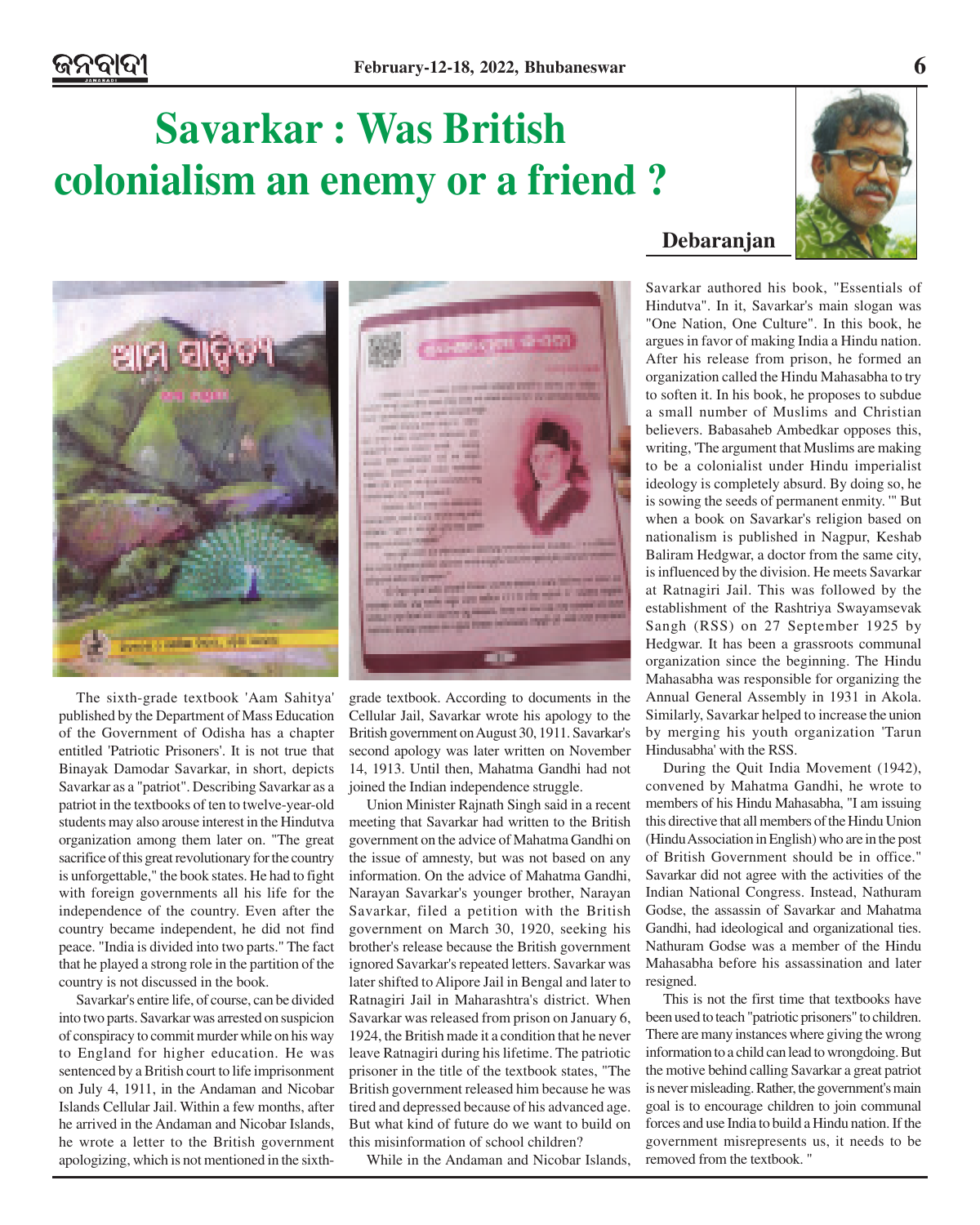# **Ashish Mishra has been granted bail in the Lakhimpur Kheri massacre case**

Ashish Mishra, son of Union Home Minister Ajay Mishra Teni, was released on bail on Thursday on charges of driving and killing a protesting farmer in Lakhimpur Kheri, Uttar Pradesh. The Allahabad High Court has granted bail to Ashish. He has been granted bail because he has assisted in the investigation and has filed a complaint in the case. The judge also ruled that Ashish had no evidence of gunshot wounds. The allegations against him were not substantiated as the driver and two supporters of Ashish were killed in the attack by the protesters; So the judge opined that bail could be obtained.

As a result, Ashish is about to be released from prison after a long six months. He was arrested on October 9. His release during the election has been a



major issue. A total of six people, including a driver and two BJP workers, were killed in what became known as Ashish's car crash, which killed four farmers and a journalist. The Supreme Court's inquiry committee said the farmers were planning to drive by. Ashish is the main accused in the indictment.

 On the other hand, Ashish's release on bail has raised questions in various quarters. The

family of the deceased responded that hope for justice was slim. With the Uttar Pradesh Assembly elections looming, political tensions are running high. Chowdhury Jayant Singh, leader of the Rashtriya Lok Dal, took a look at the system: four people were hit by a car and six months on bail. Samajwadi Party chief Akhilesh Yadav and Congress leader Priyanka Gandhi have also

expressed concern over Ashish's bail. He asserted that his confession had been obtained through torture and that his confession had been obtained through torture.

Farmers' lawyers have not been able to fully present their arguments due to the disruption of the Internet during the online trial. Farmer leader Rakesh Tikayat was outraged that the court did not give him time.

### **The state has seen a 14% increase in the incidence of covid daily**

Bhubaneswar (Bureau): Infection is under control in the third wave. Except for a handful of counting districts, daily infections have dropped in other districts. However, the death toll has risen sharply. All of these are being cleaned up by the Department of Health, which was preceded by death and announced after the audit.

The death toll in the state has risen sharply since the last week of January. A total of 185 people have been reported dead in the state since the beginning of the month. The district has been empowered to audit the death toll in Corona. The state government has announced the death toll after health officials at the state level reviewed it. The district has been asked to conduct an audit 48 hours after covid related death and send it to state officials.

The state is in a state of turmoil. Which of the following is not a third wave of corona delta? Officials in the state say the death toll from the delta has risen sharply, with no immediate reports of injuries or severe damage. A few days ago, the genome sequencing of positive

samples collected at the group level was said to have 60 percent omicrons. The number is said to have touched 76 percent later. The district attorney's office said in a statement that the state government had warned that delicacies could cause minor infections in the state after the removal of the Delta species by 100 percent.

On the other hand, the number of daily infections in the state has increased by 14 percent in the last 24 hours. In one day, 1,712 cases were reported in the state. There are 323 children under the age of 18. Khordha has the highest number of 258, Sundergarh 14, Cuttack 108, Anugul 4, Mayurbhanj 53, Sambalpur 56, Sonpur 57, Nayagarh 45, Kalahandi and Dhenkanal 4 and 7 out of State 4. Another 22 people have died, officials said. The total death toll has risen to seven. Today, 3,124 corona disease cases have been cured in the state. As a result, the number of patients receiving treatment has dropped to 14,521. In addition, the total number of healthy patients has increased to 12,48,152.